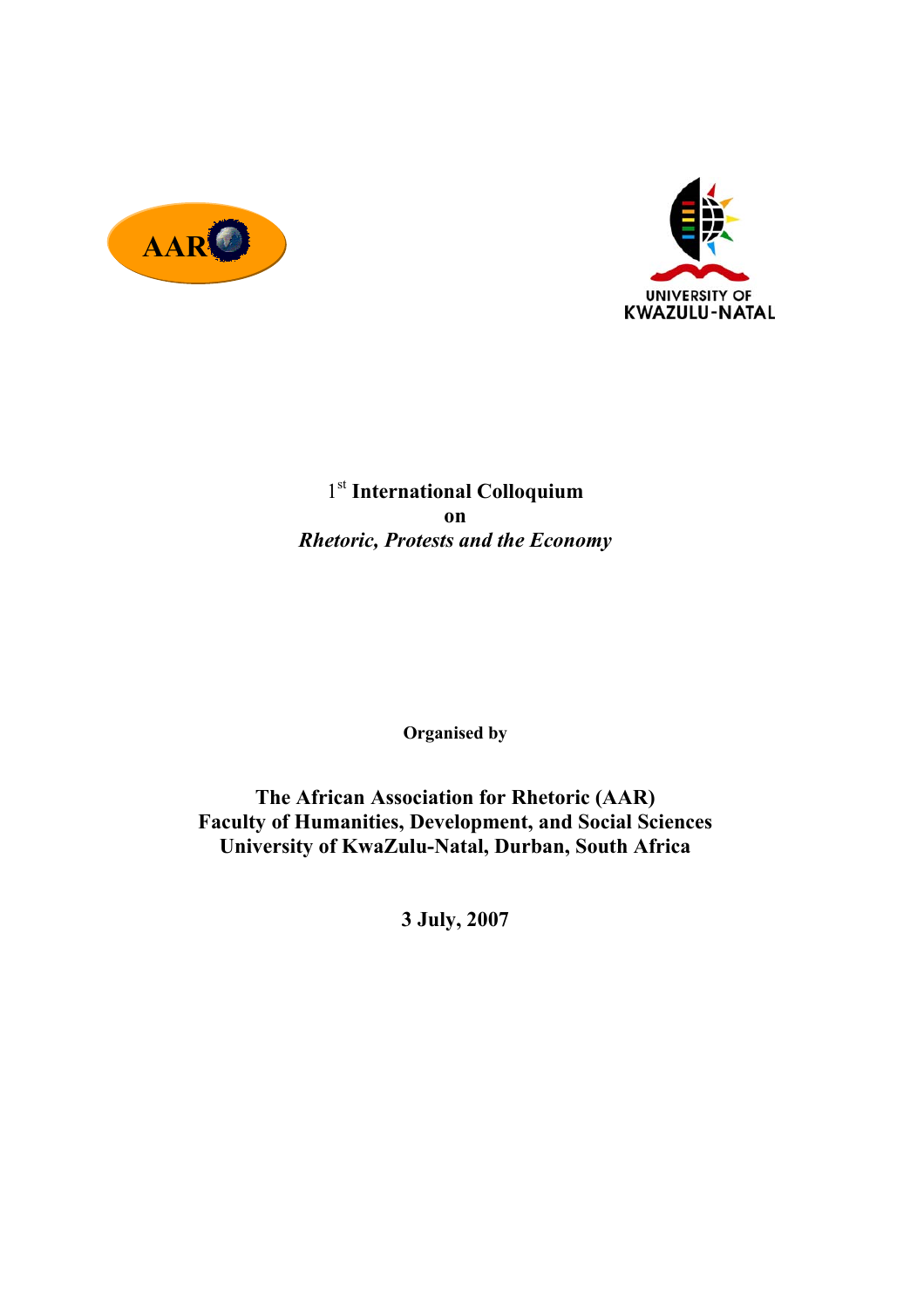# **The African Association for Rhetoric**

The African Association for Rhetoric is a body of scholars, rhetors and researchers who engage in interrogating the deployment of rhetoric and speech communication in political, social, cultural, judicial and deliberative contexts. The fundamental goal of the Association is to encourage rhetors from all over Africa and the rest of the world to participate in rhetorical debates as they relate to democratic governance and other pertinent intersections that may be of interest to them. The Association also seeks to promote scholarship in African Rhetoric. The Association's activities include conferences, occasional seminars and symposia. The proposed Association's main publication shall be *AJR: African Journal of Rhetoric*. The Association also seeks to honour individuals who have responsibly deployed rhetoric in the public domain.

# **AAR 2007 1st International Colloquium**

## *Rhetoric, Protests and the Economy*  **Venue: Conference Room, Malherbe Library, Howard College Campus, UKZN Date: 3 July 2007**

#### **8. 30 - 9.00 : Tea**

#### **Welcome Address: Vice Chancellor UKZN (or Representative)**

9-9.45 Keynote: **Ph-J Salazar**: *Rhetoric in Africa: Elements for Debate*  **Tea** 

## **Chair: David Moore**

10-10:25 **Franco Frescura:** *The Fourth Estate: The Politics of Art 19 Century Italy* 10-30-10:55 **Feyi Ademola-Adeoye:** *Language of Terror: Perspectives from the Global South* 

#### **Tea**

#### **Chair: Grahame Hayes**

11:00-11:25 **Adrian Bellengere** *Kokstad Land dispute* 11:30-11:55 **Ihunna Obinna:** *Beyond the Rhetoric Of Colonial Inheritance: Police, Protest Behaviour and Nigeria's Emergent Democracy*  12-12:30 **Ntokozo Mthembu**: *Transformation process: the last bureaucratic signpost* 

# 12:30-1.00 **Lunch**

# **Chair: John Hart**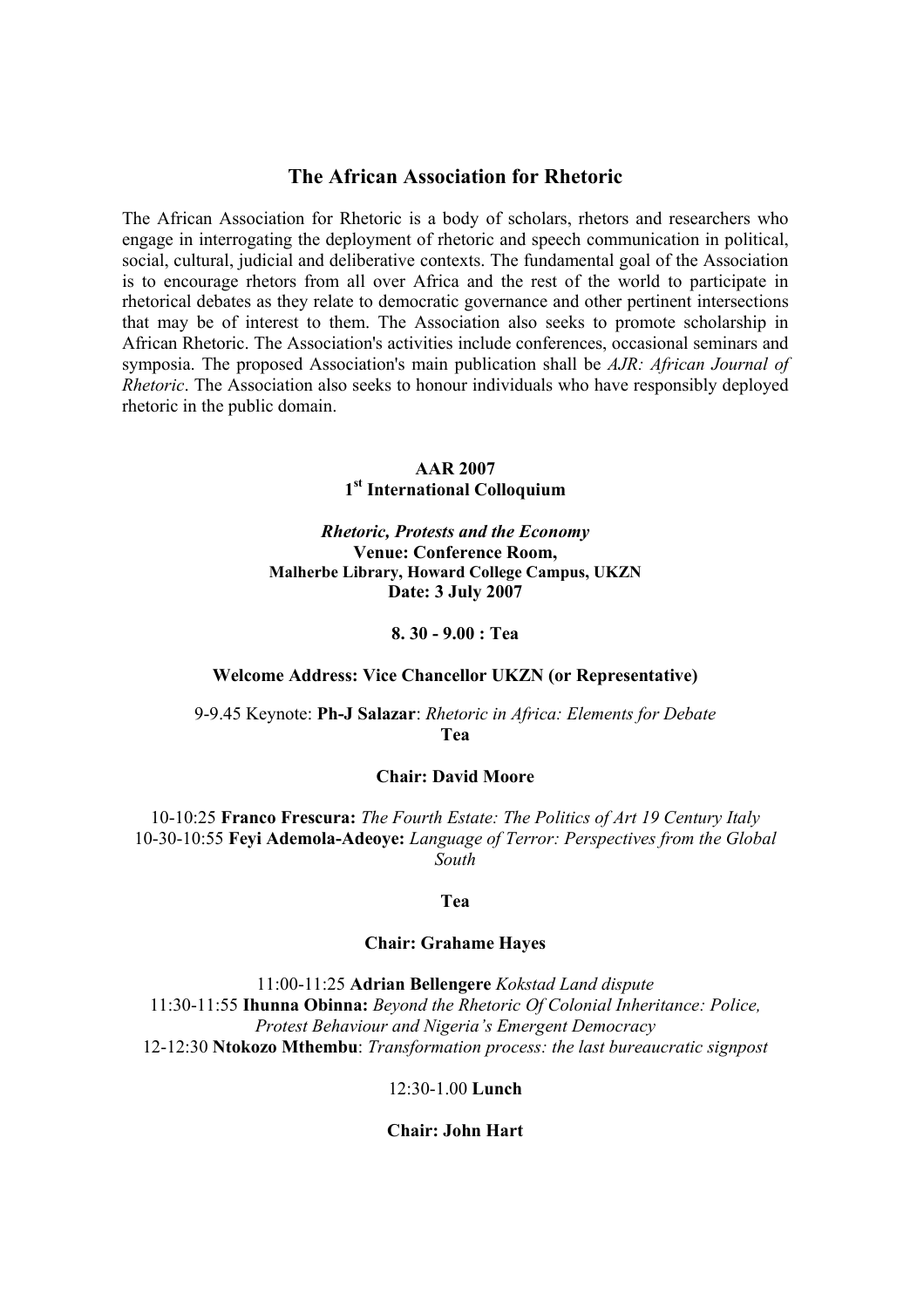## 1-1.25 **Qhuba Dlamini:** *Mass Action and the Law*

1.30-2.55 **Paulus Zulu:** *Reflections* on *Mass Action, Ethics and Rationality: A Glimpse into Unionised Activity in the Education and Health Sectors in South Africa* 3-30-4.00 **Richard Ballard:** *Between the Community Hall and the City Hall: Parameters of Participation*

# **Chair: Adrian Bellengere**

4-4.45 Patrick Bond and Ashwin Desai: *On South African Civil Society*

# 5 00 **Cocktail: Principal's Dining Room, Rick Turner Building, Howard College**

# **Keynote Speaker:**

**Philippe-J Salazar** is current Director of Centre for Rhetoric, University of Cape-Town. Professor Salazar has organised numerous conferences and is former President of the Association for Rhetoric and Communication in Southern Africa (ARCSA). He is involved in a major project that compares three plural democracies on three continents. Professor Salazar has initiated and brought to fruition many rhetoric related projects. He has published several articles and chapters in refereed Journals and books. He also co-edited *Truth in Politics: Rhetorical Approaches to Democratic Deliberation in Africa and Beyond* (2004). His most recent book is *An African-Athens: Rhetoric and the Shaping of Democracy in South Africa* (2002). His forthcoming book on Islamic Rhetoric has reached an advanced stage.

# **Organiser**

Dr Segun Ige, UKZN

## **Organising committee**

Mr Mistrey Deepak, Philosophy, UKZN Ms Elke Steinmeyer, Classics, UKZN Dr Thenjiwe Magwaza, Gender Studies, UKZN Mr Adrian Bellengere, Law, UKZN

## **Advisers**

Professor Sihawu Ngubane, Deputy Dean, Undergraduate, Faculty of Humanities, Development and Social Sciences, UKZN Professor Johan Jacobs, Deputy Dean, Post Graduate, Faculty of Humanities, Development and Social Sciences, UKZN Professor Ari Sitas, Head, School of Sociology and Social Studies, UKZN

## **Collaborating Institutions & and Sponsors:**

Prof. NM Mazibuko, DVC, College of Humanities Prof. A Bawa, DVC, UKZN Research Office Prof. D McCracken, Dean, Faculty of Humanities, Development and Social Sciences (HDSS)